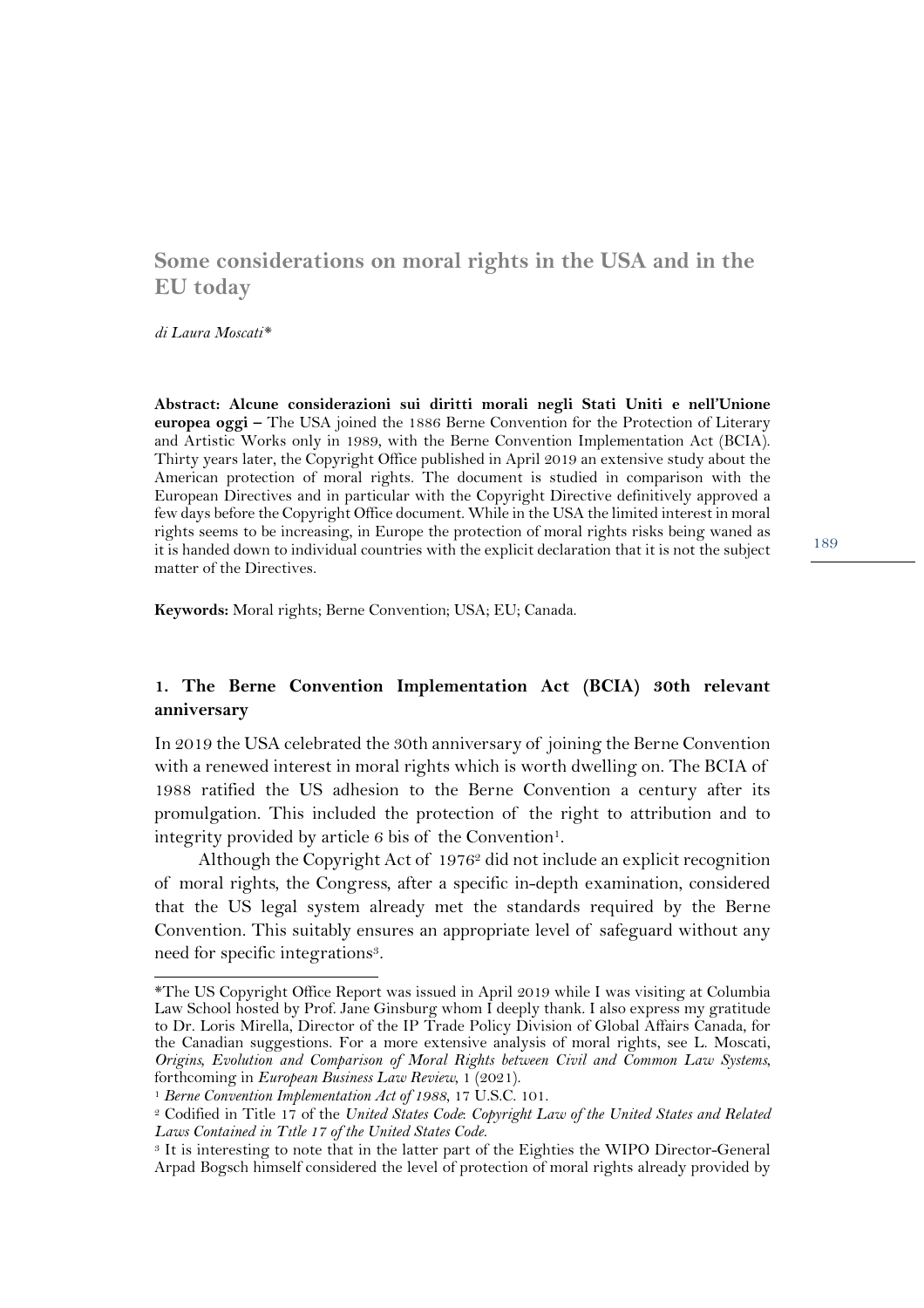Thirty years after the BCIA in April 2019 upon the initiative of the Congress, the Copyright Office published a Report discussing the level of protection of moral rights in the USA and examining possible proposals of amendments<sup>4</sup>. In fact, since 2014 the demand for a review of moral rights legislation has been growing significantly given the fact that court decisions in the application of the Supreme Court decision in Dastar v. Twentieth Century Fox had mitigated its scope<sup>5</sup>.

More precisely, the dispute concerned a television series titled "Crusade in Europe" produced on behalf of Fox, based on a 1948 book by Dwight Eisenhower. The television series aired in 1949 but Fox did not renew the copyright and the TV show entered into the public domain in 1977. In 1988, Fox reacquired the television rights from the author of the book. However, in 1995 Dastar purchased the videotapes of the show aired in 1949, copied the tapes, trimmed the footage to approximately half of the original length and sold the product with a partially modified title. Fox sued Dastar, specifically claiming the reverse passing off in violation of the Lanham Act, due to the failure of Dastar to credit the earliest creators of the original television series.

The Supreme Court stated that once a copyrighted work falls into the public domain, anyone can freely use the work, even without the attribution to the creator. According to the interpretation of the Supreme Court, the promoters of the tangible product sold in the market are to be considered as the originators, instead of the person or the entity who created the ideas contained in the 'good'.

The US legislation prior to the adhesion to the Berne Convention acknowledged the right of attribution and integrity through a patchwork of federal and State laws, such as the Lanham Act, the Copyright Act, and the laws on privacy6.

Since acceding the Convention, there have been some other relevant regulatory developments. I make specific reference to the promulgation in 1990 of the Visual Artists Rights Act (VARA) that protects the right of attribution and the right of integrity of visual arts' authors<sup>7</sup> and to the addition in 1998 of the section 1202 (Integrity of Copyright Management Information [CMI]) to the Copyright Law as part of the Digital Millennium Copyright Act<sup>8</sup>. Furthermore, the acknowledgment of the Right of Publicity<sup>9</sup> intended to secure a minimum

the US legal system to be adequate: D. Gervais, *Le droit moral aux États-Unis*, in *Cahiers de* 

<sup>&</sup>lt;sup>4</sup> United States Copyright Office, *Authors, Attributions, and Integrity: Examining Moral Rights in the United States. A Report of the Register of Copyrights*, April 2019.<br><sup>5</sup> *Dastar Corp. v. Twentieth Century Fox Film Corp.*, 539 U.S. 23 (2003) and the remarks of J. C.

Ginsburg, *The Right to Claim Authorship in U.S. Copyright and Trademarks Law*, in 41 *Houston L. Rev.* 263 (2004). *6 United States Copyright Office, <i>Authors, Attributions, and Integrity*, cit., 24–25.

<sup>7</sup> Visual Artists Rights Act (VARA), 17 U.S.C. § 106A.

<sup>8</sup> Digital Millennium Copyright Act (DMCA), Pub. L. No. 105-304, 122 Stat. 2860, 2872– 2874 (1998), codified as amended at 17 U.S.C. § 1202.

<sup>9</sup> See J. E. Rothman, *The Right of Publicity. Privacy Reimagined for a Public World*, Cambridge-London, 2018; United States Copyright Office, *Authors*, *Attributions*, *and Integrity*, cit., 110, n. 626.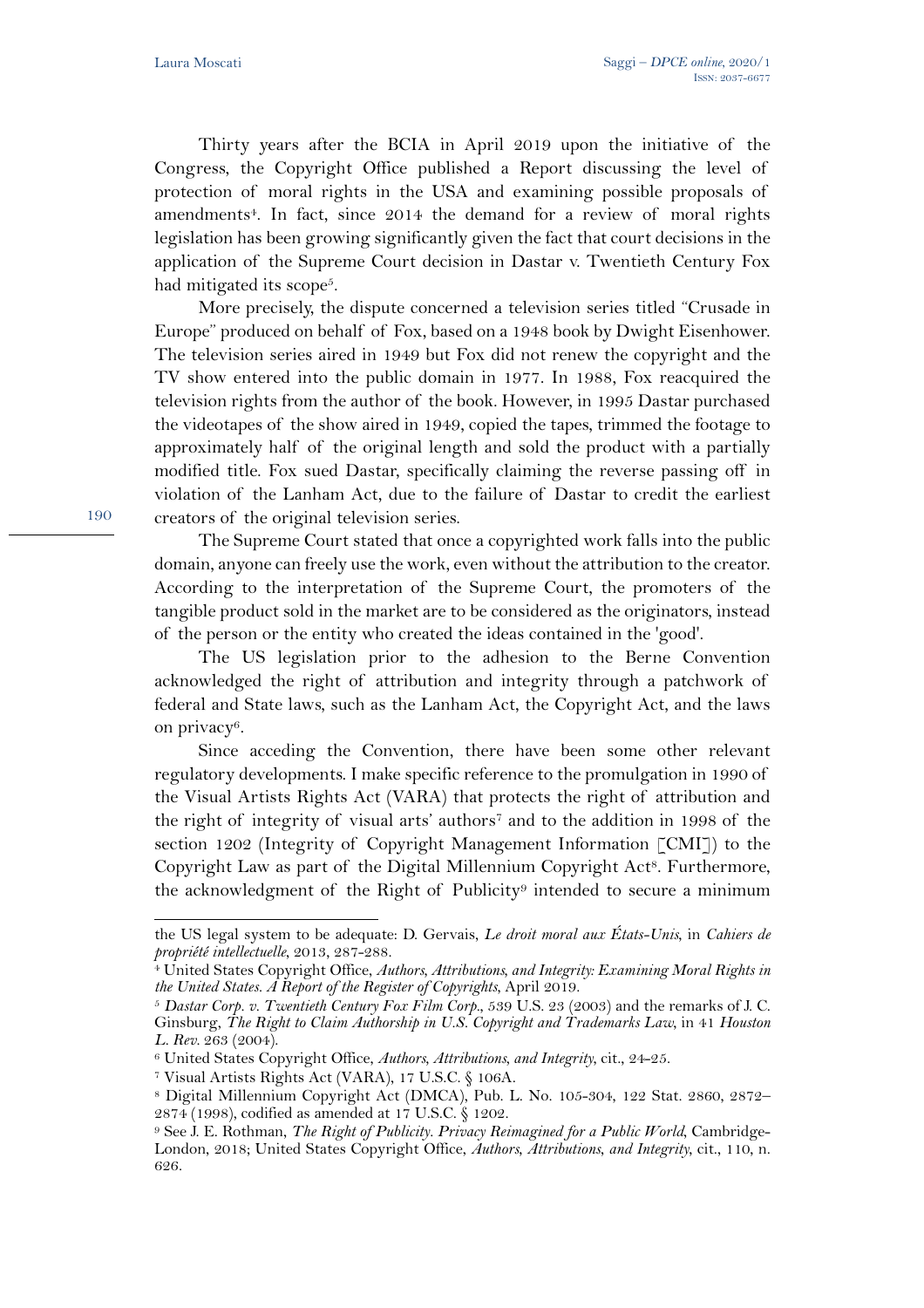level of protection even in this field, appeared in the same period. Moreover, in 1996 the World Intellectual Property Organization (WIPO) concluded the treaty WPPT which in article 5 safeguards the "moral rights for performers"<sup>10</sup>.

Nevertheless, courts have also contributed to the safeguard of moral rights, and in particular of the right of attribution with an extensive application of the Lanham Act<sup>11</sup>. However, the already mentioned Supreme Court's decision of 2003 put a hold on this extensive interpretation highlighting the uncertainty of the authors' position. More recent rulings show that the path of moral rights recognition in the USA is still unsure, as shown for example in relation to the open source licenses<sup>12</sup>. In fact, the Federal Court for the Northern District of California, in so far as attribution and integrity of the work, indirectly protects the rights of the author who are thereby receiving renewed attention<sup>13</sup>.

The position of the WTO by promulgating TRIPs – in particular the article 9 that reflects articles 1-21 of the Berne Convention, specifying that the member states have no obligation towards the rights recognized in article  $6$  bis – is identified by some scholars as a loophole to avoid the application of article 6 bis. In this way, the thesis regarding the marginalization and elusion of the protection of moral rights was reinforced and also corroborated by the position of the Congress. According to the opinion of the aforementioned scholars, the Congress affirmed, in a questionable manner, that the existing US laws regarding the protection of moral rights are sufficient for the application of the protection provided by the Berne Convention. This has substantially impeded the direct application of article 6 bis, thus blocking the main protection issues foreseen in the article.

Moreover, it is considered that the right of attribution is not guaranteed in a systematic way by the American legislation, with the exception of VARA. In this way, the USA are uncompliant with the provisions described in article 6 bis of the Berne Convention, and this 'violation' remains substantially nonpenalized14.

The Copyright Office, however, gives a very different perspective on the topic. In the first place, the Office shares the evaluations of the Congress on the adequacy of the protection of the moral rights assured by national regulation, as we will see in the analysis of the 2019 Report. Secondly, the Copyright Office deems the exclusion of article 6 bis to be normal, given that TRIPs concerns aspects that are mostly economical, while moral rights are not included in this field.

<sup>10</sup> WIPO Performances and Phonograms Treaty (WPPT) (1996), art. 5.

<sup>11</sup> Lanham (Trademark) Act of 1946, codified as amended at 15 U.S.C.

<sup>12</sup> *Jacobsen v. Katzer*, 535 F.3d 1373 (Fed. Circ. 2008). On more recent developments, see J. C. Ginsburg, *The Most Moral of Rights: The Right to Be Recognized as the Author of One's Work*, in 8 *J. Intern. Comm. L.* 44 (2016).

<sup>&</sup>lt;sup>13</sup> United States Copyright Office, *Study on Moral Rights of Attribution and Integrity*, in 82<br>Federal Register 7870 (2017).

<sup>&</sup>lt;sup>14</sup> J. C. Ginsburg, *The Most Moral of Rights*, cit., 49.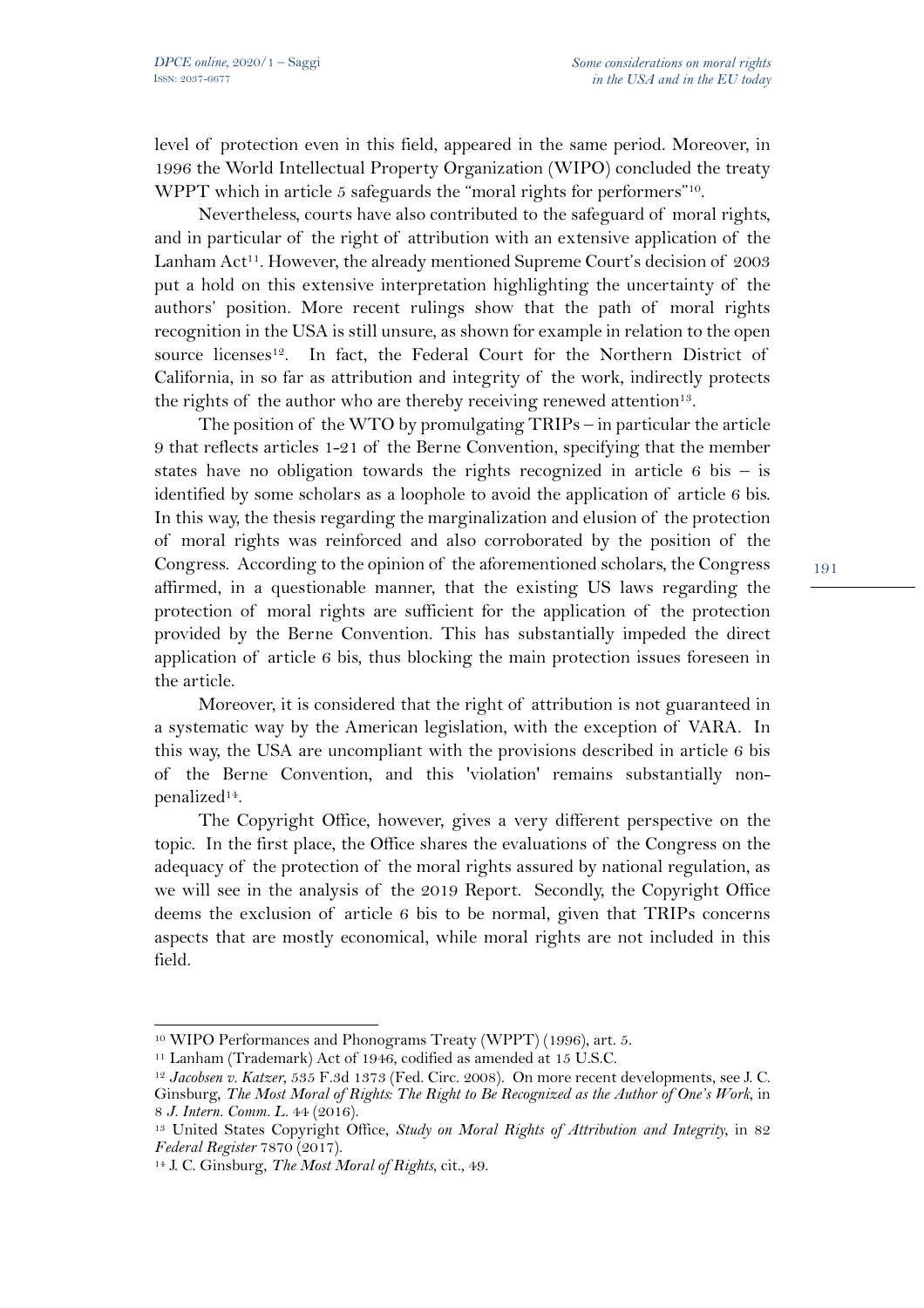In the 30 years since the promulgation of the BCIA, significant technological innovations15 have changed the context of moral rights in the US and some new business practices have emerged, relying in part on the current legal framework. On one hand, the development of the internet for buying and licensing works of authorship has resulted in original works being more accessible, but their attribution and integrity are more easily subject to manipulation. On the other hand, digital technologies themselves have helped authors against some of these threats to their attribution and integrity interests. Following recent technological transformations, the US Congress has promoted a number of initiatives related to moral rights and has encouraged their protection<sup>16</sup>.

According to a recent study preparatory to the pamphlet we are examining17, the Copyright Office believes that the US legal patchwork could be improved in some areas while providing significant safeguards. The Congress believes that the degree of protection of moral rights should be strengthened and rationalized to avoid undermining the moral rights of authors and artists.

On the basis of the multitude of changes that have occurred in the thirty years examined, the analytical assessments of the protection level of the rights of attribution and integrity in the USA display different opinions among the interested parties. The Copyright Office believes that specific aspects of moral rights, already protected by the existing regulatory patchwork and useful for authors and performers, need additional safeguarding for individual creators. The Congress, in turn, hopes for additional steps to further improve the protection of moral rights through possible amendments on the current legislative framework.

The Copyright Office identifies three general principles that must be considered as essential: the harmonization with the First Amendment, with the *fair use* doctrine<sup>18</sup> and with the provision of a time limit to copyright, which is requested by article 1, Section 8, of the Constitution<sup>19</sup>, on the basis of a full appreciation of the principle of public domain. Moreover, an adequate protection of attribution and integrity rights requires differentiated protection to respect the heterogeneity between creative industries and other categories, with the consequent need for different types of safeguards in the various sectors of human ingenuity.

<sup>15</sup> See now in particular, M. K. Sinha, V. Mahalwar (Eds), *Copyright Law in the Digital World. Challenges and Opportunities*, Singapore, 2017; P. Torremans (Ed.), *Research Handbook on Copyright Law*, 2nd ed., Cheltenham-Northampton, 2017; T. Pistorius(Ed.), *Intellectual Property Perspectives on the Regulation of New Technologies*, Cheltenham, 2018; J.E. Cohen, L. Pallas Loren, R.L. Okediji, M.A. O'Rourke, *Copyright in a Global Information Economy,* 5th ed., Aspen, 2019.

<sup>16</sup> I am referring to the presentations given at a recent conference: *Authors, Attribution, and Integrity. A Symposium on Moral Rights*, April 18, 2016, Washington (DC), published in 8 *J. Intern. Comm. L.* (2016). 17 United States Copyright Office, *Study on Moral Rights*, cit.

<sup>18</sup> Now codified in Section 107 of Copyright Law. 19 *U.S. Constitution*, Article I Section 8, Clause 8, Patent and Copyright Clause of the Constitution: "[The Congress shall have power] To promote the progress of science and useful arts, by securing for limited times to authors and inventors the exclusive right to their respective writings and discoveries".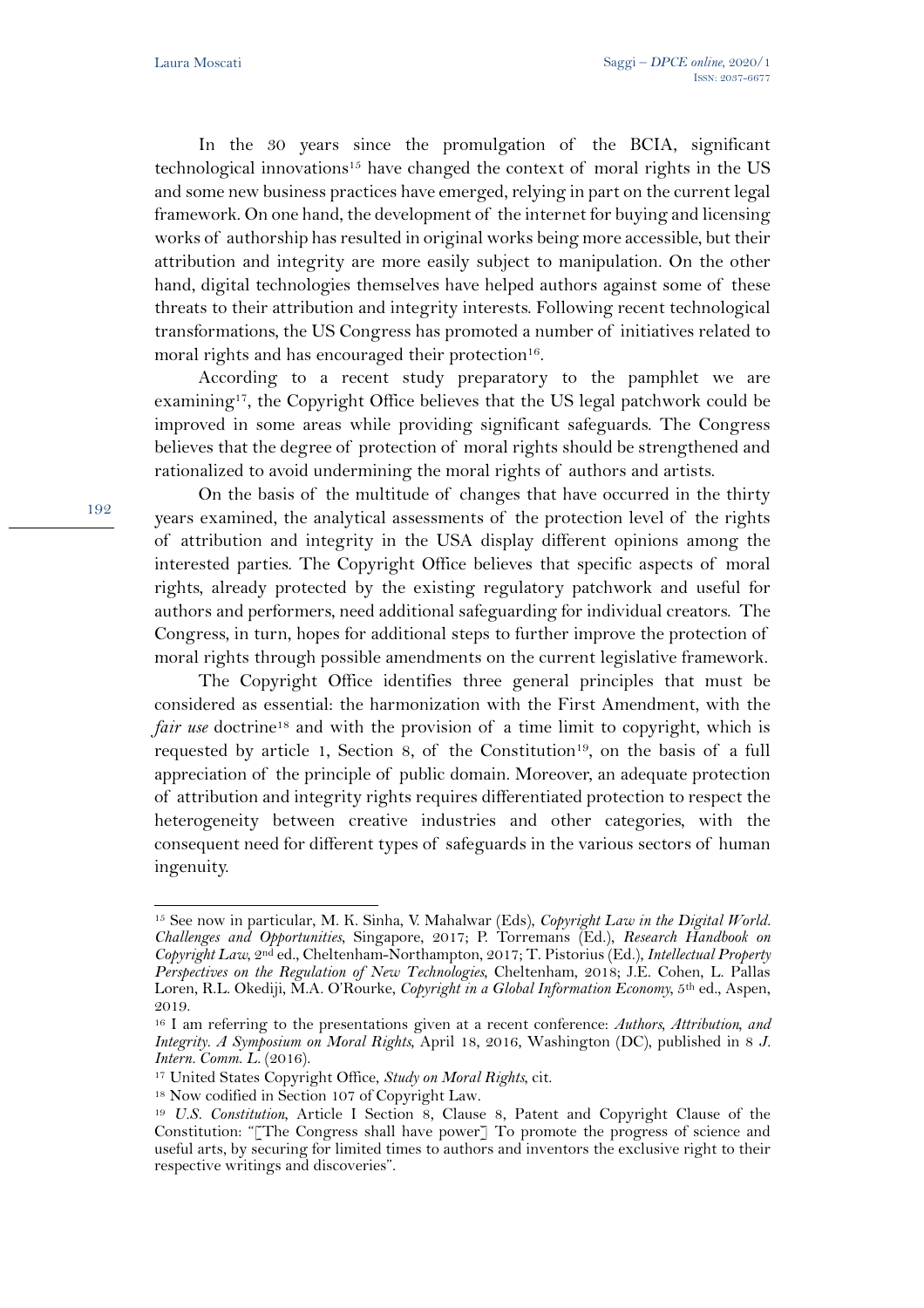In particular, by ensuring the right to free expression, Copyright Law combined together with the First Amendment protects and promotes freedom of speech and originality of expression. In this sense, increasing the level of protection of moral rights could potentially create tensions with the right to freedom of speech.

The *fair use* doctrine aims at balancing the ability of authors to control the utilization of works under copyright with the right to freedom of speech<sup>20</sup>. *Fair use* promotes the purposes of copyright law by encouraging a broad 'marketplace of ideas', which should stimulate authors to create new works and foster the existing ones. While *fair use* allows to criticize, to comment on and to parody an original work, the moral right of integrity protects the author against any derogatory action that could damage his honor and reputation.

The Copyright Office wonders whether a potential strengthening of the legislation on the protection of moral rights could be compatible with both the First Amendment and the *fair use* doctrine, or if it is preferable to ensure a correct balance of the current regulations.

The Berne Convention states that moral rights must be maintained at least until the expiry of the economic rights, leaving to the adherent countries open options to provide for a specific term<sup>21</sup>. Some countries choose to limit them up to the duration of the economic rights, while others recognize them as perpetual. In the USA the provision of a term to moral rights is due to the strong relevance of the concept of public domain, considered essential for the progress of science. In the opinion of the Copyright Office, moral rights should last for the life of the author or at least until the end of the economic ones, as in Canada and not in perpetuity according to the tradition of the civil law countries.

Within the context of this Report, the Copyright Office took into account the opinions of many writers, musicians and artists, who pointed out the importance of both moral and economic rights. The Office believes that the existing regulatory patchwork is able to adequately respond to many of the concerns expressed and that the possible adoption of a new extensive regulation on moral rights should nevertheless take into consideration the demands of authors.

Moreover, some part of the legal science assumes that the US legal framework grants an appropriate level of protection to moral rights<sup>22</sup>. Other scholars differently state that the same patchwork leaves many areas that are not sufficiently safeguarded. For all of these reasons, the Copyright Office concludes

<sup>20</sup> See *Eldred v. Ashcroft*, 537 U.S. 186 (2003) and the related considerations in Copyright Office, *Study on Moral Rights*, cit., p. 30-31. On the more recent directions of the *fair use* doctrine see the draft *Fair Use in the United States: Transformed, Deformed, Reformed?* presented by Jane Ginsburg on the 11-5-2019 within the workshop series of Columbia Law School. 21 Berne Convention, art. 6 bis. 2.

<sup>22</sup> See Computer & Communications Industry Association (CCIA), *Comments Submitted in Response to U.S. Copyright Office's Jan. 23, 2017*, Notice of Inquiry at 2 (3-30-2017); National Music Publishers' Association (NMPA), *Reply Comments Submitted in Response to U.S. Copyright Office's Jan. 23, 2017, Notice of Inquiry at 4 (5-15-2017).*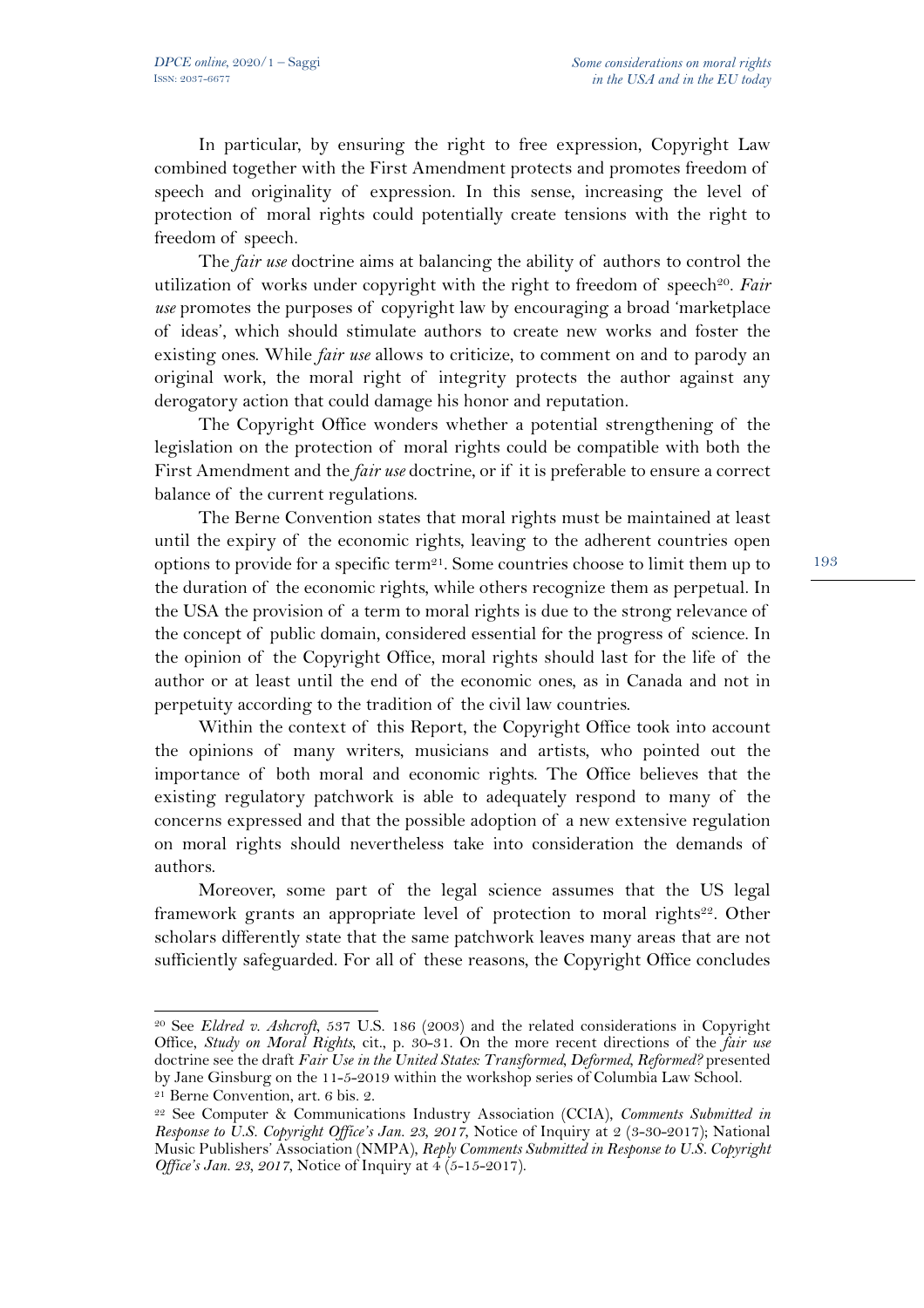that it would be desirable to follow the same path the Congress took thirty years ago, without radical changes that could be harmful to the current legislation<sup>23</sup>.

In particular, the Office suggests only three minor modifications to the VARA, which consist in clarifying the definition of 'work of visual art' with regard to commercial works, in amending the 'recognized stature' requirement in order to guide the interpretation of the courts. It also recommends a new section 1202A of the Copyright Law that will more adequately protect authors and copyright owners against removal or alteration of the already mentioned CMI for the purpose of concealing the author attribution information. Finally, the Office urges the Congress to consider the enactment of a federal law on the Right of Publicity, to overcome the uncertainties and ambiguities caused by differences between state laws in this matter.

## **2. The role of Canada and the ghost of moral rights in the EU Directives**

In North America, Canadian copyright must also be taken into consideration given that it is closer to the European civil law model<sup>24</sup>. Canada is in fact the first country in this area to have specifically protected moral rights with the Act of  $1931<sup>25</sup>$ , that incorporates the article 6 bis of the Berne Convention<sup>26</sup>. Moreover, Canadian legislation offers a higher level of protection of moral rights than the USA, as shown by a Supreme Court ruling<sup>27</sup> prior even to the adoption of the Copyright Act of 1895.

Canadian protection covers the life of the author and 50 years after his death, and the same term is applied for the economic exploitation rights, given the fact that moral and economic rights are assimilated<sup>28</sup>. Furthermore, the protection of moral rights for performers has been introduced with a forefront approach. Performers are now placed on the same level as authors<sup>29</sup>. This close connection

<sup>23</sup> J. T. Pilch, *Comments Submitted in Response to U.S. Copyright Office's Jan. 23, 2017*, Notice of Inquiry at 1 (3- 30-2017); International Federation of Journalists (IFJ), *Comments Submitted in Response to U.S. Copyright Office's Jan. 23, 2017*, Notice of Inquiry at 6 (3-30-2017).

<sup>24</sup> See T. Scassa, *Canadian Copyright Law in Transition*: atrip.org/wp-content/uploads/ 2016/06/Scassa-Copyright-Law-in-Canada.pdf; M. Goudreau, *Intellectual Property Law in Canada*, 3rd ed., Alphen Aan Den Rijn, 2017; D.J. Gervais, *The Emergence and Development of Intellectual Property Law in Canada*, in *The Oxford Handbook of Intellectual Property Law*, Oxford, 2018, 265-290. More generally see the important *Cahiers de propriété intellectuelle* for the roots and developments of Canadian copyright.

 $25$  Copyright Amendment Act, 1931, S.C. 1931, c. 8, s. 5; on which see U. Suthersanen, Y. Gendrau (Eds.), *A Shifting Empire. 100 Years of the Copyright Act 1911*, Cheltenham-Northampton, 2013, 239-41.

<sup>26</sup> On the historical roots of moral rights in Canada, see M. Goudreau, *Le droit moral au Canada*, in *Revue générale de droit*, 1994, 403-428; J.A. Français, *Le droit moral comparé: entre problématique classique et moderne*, in *Cahiers de propriété intellectuelle*, 2000, 315-352; P. E. Moyse, Le droit moral au Canada: facteur d'idées, in Cahiers de propriété intellectuelle, 2013, 141-172.<br><sup>27</sup> See Snow v. The Eaton Centre Ltd. (1982), 70 C.P.R. (2d) 105 (Ont. H.C.).<br><sup>28</sup> I am referring to Copyright Act, 1985, a

with the exception of performers. For the law in force, see Copyright Act (consolidation), R.S.C., 1985, c. C-42, updated to 22 May 2019.

<sup>29</sup> In line with the WIPO Performances and Phonograms Treaty (WPPT), since 2012 also moral rights for musical performers being safeguarded: Bill C-11, art. 17.1 (3).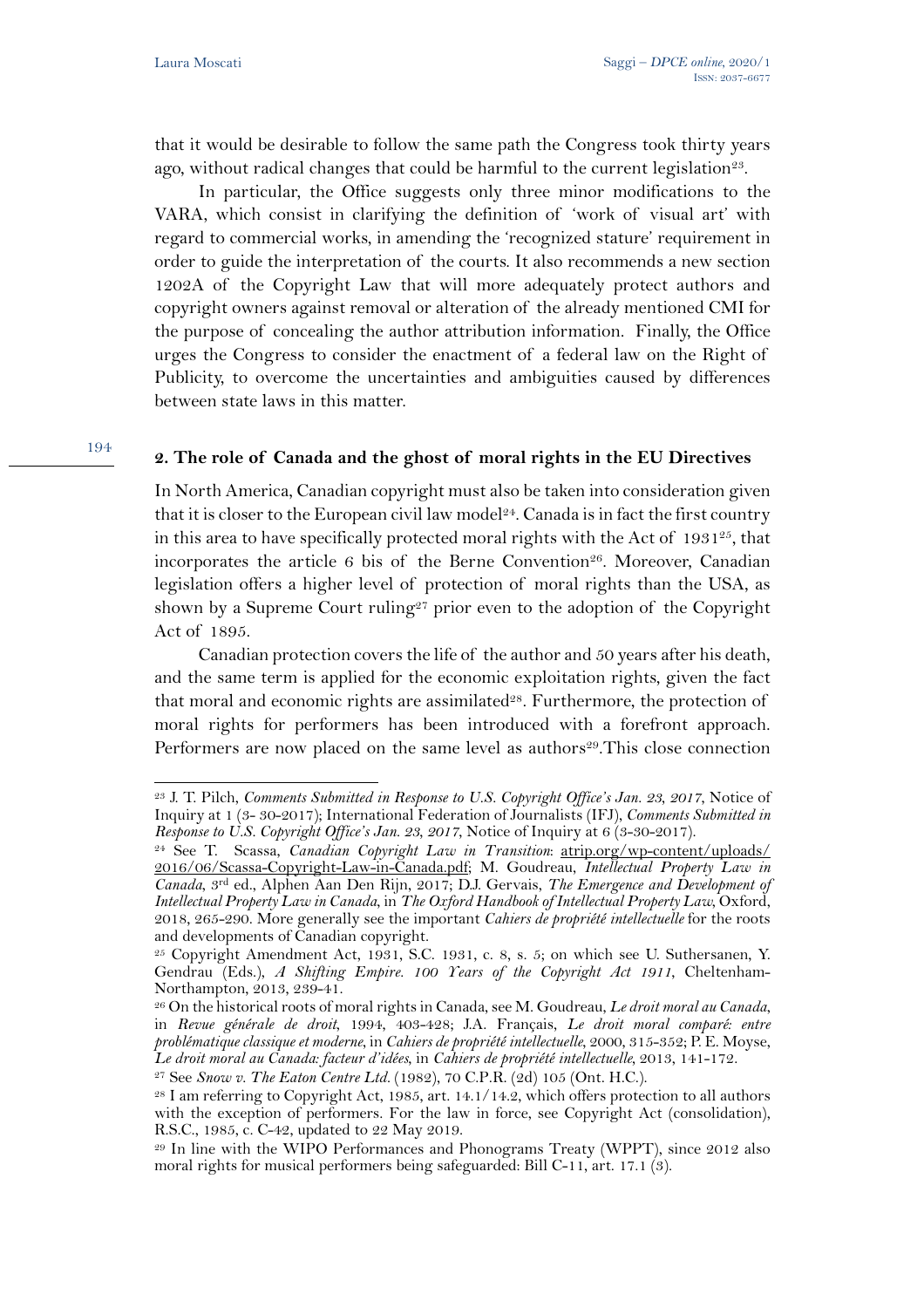between moral and economic rights is highlighted by an important decision<sup>30</sup>, in which the Court demonstrates the difficulty of identifying the boundary between the two components of the copyright $31$ .

Today new paths are under the focus of Canadian scholars and courts, that can also be extended to the safeguard of moral rights. In this perspective, the two worlds of civil law and common law seek convergent solutions. That is to be said in particular about the treatment of orphan works and the parasitism. The first are protected by author's rights, but the authors or other entitled individuals are unknown or cannot be identified<sup>32</sup>. The so-called orphan works find specific consideration in Canada regarding the construction of the discipline, above all of the identification and attribution phases<sup>33</sup>.

Parasitism came about in the world of trademarks and industrial patents, with attitudes that thrive on the success of the creator by copying parts of his work. The repeated accustomed extraction or reuse of parts of someone else's work has also been developed within the author's rights. This phenomenon was identified in the middle of the last century in France and Italy34 and treated in depth by French legal science and case law in the 1990s<sup>35</sup>. They rebuilt the context mostly in correlation to unfair competition. Recently it is limited in France to some references in casebooks<sup>36</sup>, and seems to have a renewed interest in Canada<sup>37</sup>.

<sup>30</sup> *Théberge v. Galerie d'Art du Petit Champlain inc.*, [2002] 2 S.C.R. 336, 2002 SCC 34. See D. J. Gervais, *L'affaire* Théberge, in *Cahiers de propriété intellectuelle*, 2002, 217-239; Id., *The Purpose of Copyright Law in Canada*, in 2 *Un. Ottawa L. & Technological J.* 315 (2005); O. Fischman Afori, *Copyright Infringement without Copying. Reflections on the Théberge Case*, in 39

*Ottawa L. Rev. 23 (2007-2008).* 31 On the Canadian copyright in the international context, see B.C. Doagoo, M. Goudreau, M. Saginur, T. Scassa (Eds), *Intellectual Property for the 21<sup>st</sup> Century: Interdisciplinary Approaches*, Toronto, 2014.

<sup>32</sup> M. Bouchard, *Le régime canadien des titulaires de droits d'auteur introuvables*, in *Cahiers de propriété intellectuelle,* 2010, 485-511 and all the traceable material within the institutional website of the Copyright Board of Canada available in cb-cda.gc.ca/unlocatableintrouvables/index-e.html.

<sup>33</sup> I am referring to the workshop *The Canadian Unlocatable Copyright Owners Regime* of 18.04.2019 organized during my visit to Ottawa by Copyright Board of Canada that I thank very much.

<sup>34</sup>See respectively Y. Saint-Gal, *Concurrence déloyale et concurrence parasitaire, ou agissements parasitaires*, in *Revue internationale de la propriété industrielle et artistique*, 1956, 19-106; R. Franceschelli, *Concorrenza parassitaria*, in *Riv. dir. ind.*, 1956, 265-293. The notion has been deepened and taken up by various

countries: *La concurrence parasitaire en droit comparé*, Genève, 1981. 35 See M. L. Finel, *Le parasitisme en droit français*, Thèse, Paris I, 1993; P. Le Torneau, *Le parasitisme : agissements parasitaires et concurrence parasitaire, protection contre les agissements et la concurrence parasitaires, sauvegarde du savoir-faire, des informations, des données et des connaissances des entreprises*, Paris, 1998; F. Jacquand, *Conditionnement de produit, concurrence déloyale et* 

<sup>&</sup>lt;sup>36</sup> See for example M. Vivant, J.-M. Bruguière, *Droit d'auteur et droits voisins*, 4<sup>th</sup> ed., Paris, 2019, 41-44.

<sup>&</sup>lt;sup>37</sup> On the development of the Canadian legal science and case law regarding the important decision on parasitism of the Quebec Court of Appeal in the case of Groupe Pages jaunes Cie c. 4143868 Canada inc., 2011 QCCA 960, see M. Goudreau, *Le parasitisme sanctionné en Cour d'appel*, in *Cahiers de propriété intellectuelle*, 2011, 1397-1405; and the results reported by the international association APRAM (*Association des Praticiens du Droit des Marques et des Modèles*): available in apram.com/reunions/Documentation-pour-la-conf%C3%A9rence-du-24-avril-2013.pdf.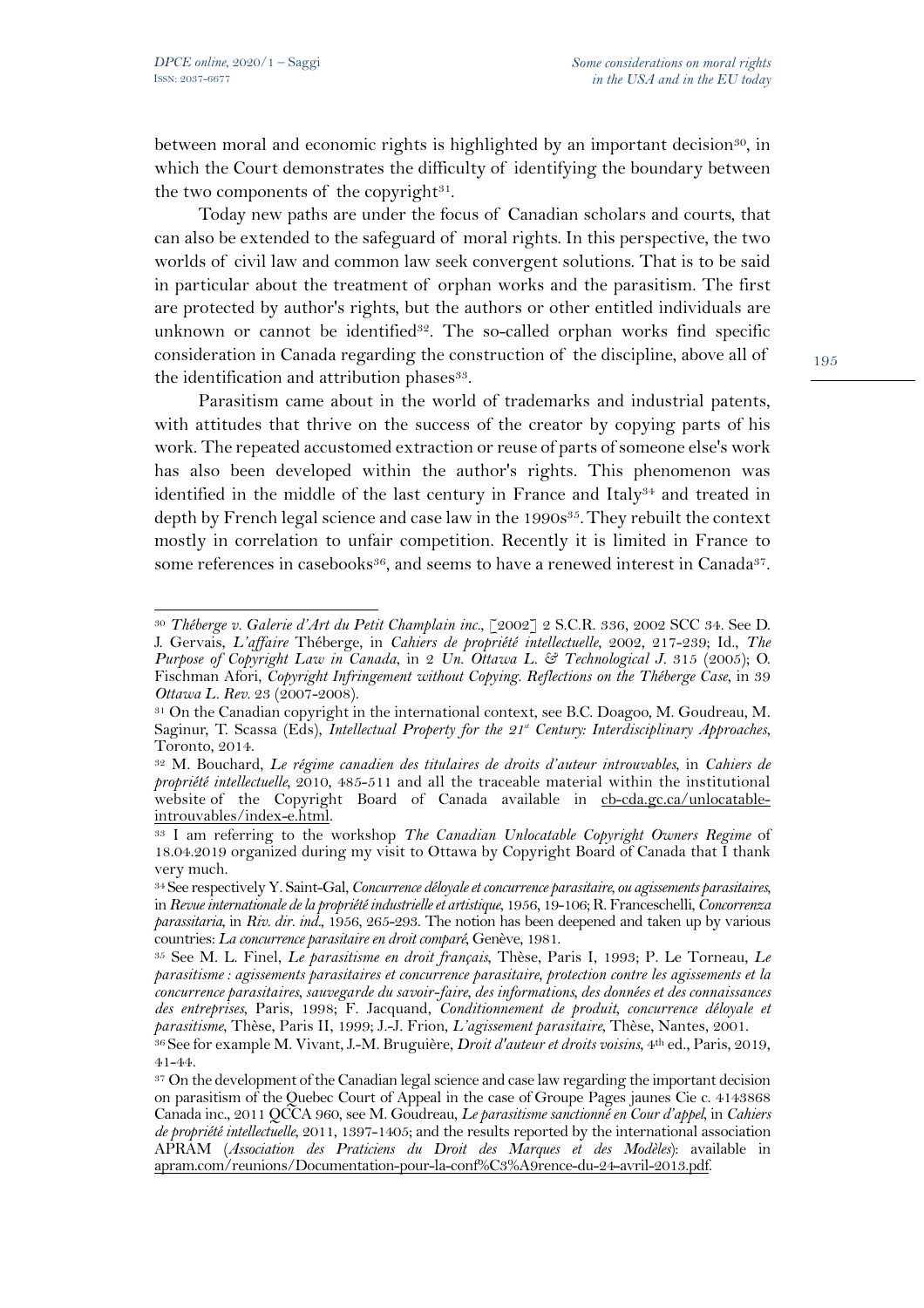At present, one of the most controversial points of the European directives lies in the lack of provisions for the harmonization of moral rights. In the past few decades, following some restrictive examples (e.g. the United States up to recent developments), the European interest in the protection of moral rights seems to vanish and their legislative destinies, according to what the 1998 Green Book provides for<sup>38</sup>, are entrusted to the sole national legislations<sup>39</sup>.

It is worth reminding that during the Rome Conference in 1928 the American delegates proposed that moral rights linked to the individual person were to be protected by each country and not at the international level<sup>40</sup>. This is confirmed by the silence following the Directive on copyright of April 201941 and by the explicit statement appearing in its official drafting papers: "Moral rights are not harmonized at the EU level"42.

It is difficult to come to an agreement with the thesis now put forward in the common law world, according to which the lack of interest of the European Union in moral rights is justified by the complexity of their harmonization<sup>43</sup>. This point of view, in fact, does not consider that the duration and the *droit de suite* have been instead matters of the directives.

Nonetheless, there are hints of strong interest among scholars from all over the world who, 20 years on, under the aegis of ALAI (International Literary and Artistic Association), agreed to further reflect and make new proposals on the future of moral rights in the digital world<sup>44</sup>. It must be noted that the European

<sup>&</sup>lt;sup>38</sup> Commission of the European Communities, *Follow-up the Green Paper. Working Programme* of the Commission in the Field of Copyright and Neighbouring Rights (COM [90] 5684 final).

<sup>&</sup>lt;sup>39</sup> See *Directive 2001/29/EC of the European Parliament and of the Council of 22 May 2001 on the harmonisation of certain aspects of copyright and related rights in the information society*, art. 19. On that position see in particular L. Moscati, *Tradizione storica e nuove frontiere della proprietà intellettuale,* in *Riv. it. sc. giur.*, 2011, 212-216; M. Bertani, *Diritto d'autore europeo,* Torino, 2011, 256-265; M.-Ch. Janssens, *Invitation for a 'Europeanification' of moral rights*, in P. Torremans (Ed.), *Research Handbook on Copyright Law*, cit., 200-233; and now M. Mallia, *La tutela dei diritti degli autori nell'Unione europea*: *occasioni mancate e prospettive future*, in *Attualità del diritto d'autore. Studi in onore di Giorgio Assumma*, Roma, 2018, 414-417. Contrary L.C. Ubertazzi, *La disciplina UE dei diritti morali d'autore*, in *AIDA. Annali italiani del diritto d'autore*, 2016, 349- 411, who considers the impact of EU law on national disciplines relating to moral rights to be important.

<sup>40</sup> S. Ricketson-J.C. Ginsburg, *International Copyright and Neighbouring Rights. The Berne Convention and Beyond*, Oxford, 2006, II, 239.

<sup>41</sup> See *Directive (EU) 2019/790 of the European Parliament and of the Council of 17 April 2019 on copyright and related rights in the digital single market and amending directives 96/9/EC and 2001/29/EC*, data.consilium.europa.eu/doc/document/PE-51-2019-INIT/it/pdf.

<sup>42</sup> See C*ommission Staff Working Document*, *Impact Assessment on the Modernisation of EU Copyright Rules Accompanying the Document Proposal for a Directive of the European Parliament* 

*and of the Council on Copyright in the Digital Single Market*, 1/3, 6. 43 See E. Schéré, *Where is the Morality? Moral Rights in International Intellectual Property and* 

*Trade Law*, in 41 *Fordham Intern. L.J.*, 784 (2018). 44 F. Brison, S. Dusollier, M.-C. Janssens, H. Vanhees (Eds), *Moral Rights in the 21st Century. Le Droit Moral au 21ième Siècle. Los Derechos Morales en el Siglo 21. The Changing Role of the Moral Rights in an Era of Information Overload / Le rôle changeant du droit moral à l'ère de l'information surabondante. La evolución de los derechos morales en un contexto e sobrecarga de informatión*, Brussels, 2015. See also the volumes 25/1 of 2013 (*Les Cahiers de propriété intellectuelle*) and 14/4 of 2019 (*Journal of Intellectual Property Law Practice*), just appeared, almost entirely dedicated to moral rights in various countries of the world.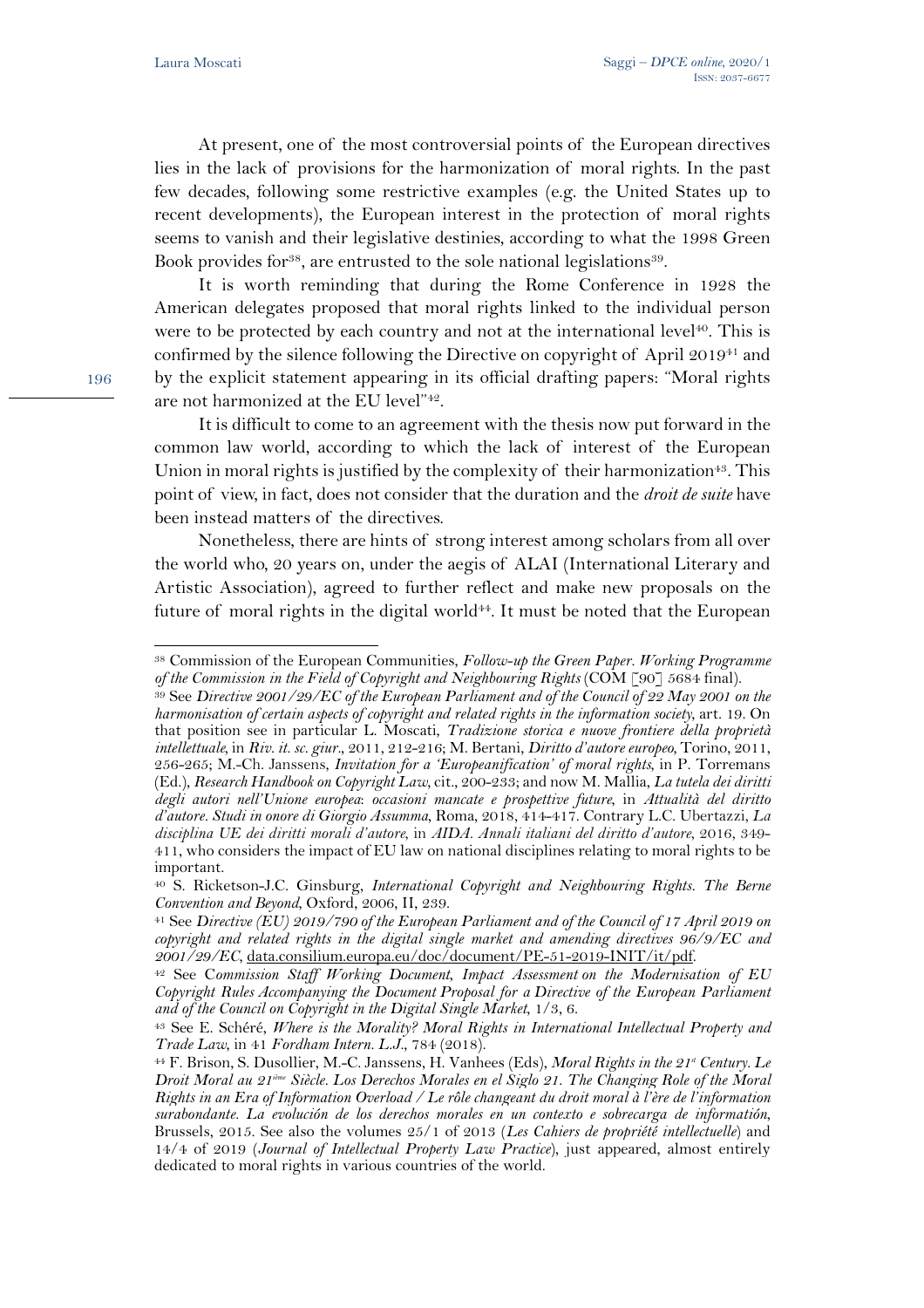Copyright Code (ECC) or Wittem Project of 2010<sup>45</sup>, which was designed to become a reference model for future legislations in Europe, gives plenty of leeway to the protection of moral rights during the author's lifetime<sup>46</sup>. On the contrary, it provides that the right of divulgation ceases upon the death of the author<sup>47</sup> and that the subsequent rights of integrity and attribution granted to the heirs shall be regulated in a separate legislative text, yet to be specified<sup>48</sup>.

It has been argued that such a draft has brought about an unprecedented recognition of moral rights in Europe and namely in the United Kingdom, always "reluctant" to accept their implementation<sup>49</sup>. Indeed, neither the French *Code de la proprieté intellectuelle*<sup>50</sup> nor the Italian Act of 1941 provide for any time limitation for the protection of moral rights<sup>51</sup>, as well as other civil law countries<sup>52</sup>. Under the Berne convention, in particular article 6 bis, protection is granted at least until the expiration of the economic rights, after which national legislations apply. As a matter of fact, it was agreed that moral rights were to be protected after the death of the author<sup>53</sup> ever since the resolutions of the Rome diplomatic conference, following the Italian delegation proposal.

The solutions proposed by the ECC rapporteurs, and the remaining part of the draft as well, rely on the willingness to harmonize the two systems<sup>54</sup>. The inspiring model seems to be the Canadian copyright because it establishes the same term for both economic and moral rights and the French *droit d'auteur*, although with the introduction of a limited time span of protection, yet to be defined, for the heirs' rights. At any rate, it is a clear departure from the *droit d'auteur* system, that historically has always considered moral rights as perpetual and associated with the concept of *personne morale*.

Today, the directives face technological challenges from the digital world, and the international systems of protection are often unable to meet the new requirements and seek to reopen the debate on author's rights.

## **3. For a transcontinental right?**

A specific attention is worth giving to the important Chinese Copyright Law of 2010, which is linked to the civil law system with the same emphasis on the

<sup>45</sup> *The Wittem Project. European Copyright Code,* April 2010 (ECC), available in www.copyrightcode.eu. For the first comments in the world of common law and civil law, see respectively J.C. Ginsburg*, "European Copyright Code" – Back to First Principles (with some additional detail)* in 58 *J. Copyright Soc'y USA* 265 (2010-2011); L. Moscati, *Tradizione storica e nuove frontiere della proprietà intellettuale*, cit., 202-205. 46 ECC, ch. 3. 47 ECC, art. 3.2.

<sup>48</sup> ECC*,* art. 3.2-3.4. 49 J. C. Ginsburg*, "European Copyright Code"*, cit., 268-269. 50 *Code de la Propriété Intellectuelle,* art. 121.1-121.9. 51 Act of 22 April 1941, n. 633, art. 20-23.

<sup>52</sup> For an overview see A. Lucas-Schloetter, *Rapport général: le droit moral dans les différents régimes du droit d'auteur*, in *Moral Rights in the 21<sup>ª</sup> Century*, cit., 64-67.<br><sup>53</sup> See *Actes de la Conférence de Rome*, cit., 349.<br><sup>54</sup> ECC, nt. 22.